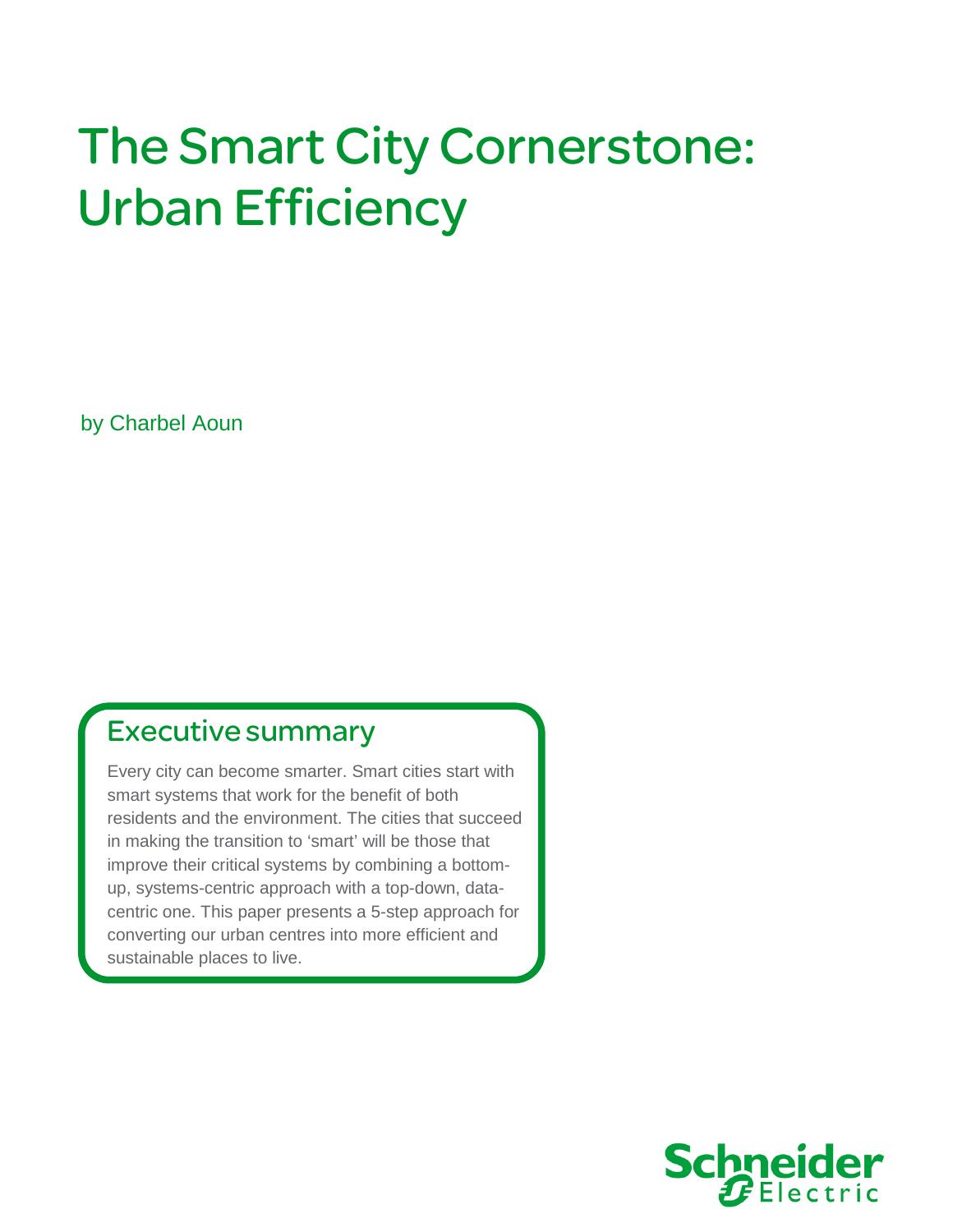## **Introduction**

**Figure 1**

*Cities like Rio de Janeiro, Brazil exchange information between systems and agencies. This enables coordination of traffic management and quick response to traffic incidents.* In less than 40 years, 70% of the world's population will reside in our cities. This rapid migration will push both current and future urban centres to their seams and expand industrial and residential infrastructures beyond their breaking points.

This eye-opening fact raises important questions that must be considered by cities around the world. Can this growth be done in a sustainable way? Will cities be able to reduce their environmental impact and carbon emissions? Will we be able to meet the sustainability challenges brought on by regulation and the impact of this massive growth? And, will we expand in ways which ensure communities are enjoyable places to live and promote social equality?

We can answer affirmatively to these concerns, and re-design our cities with these thoughts in mind. With the movement towards smart cities, the urban centres we live in can become more efficient, livable, and sustainable in both the short and long term, thanks to involvement from city, citizens, and businesses.

Every city can become smarter. Smart cities start with smart systems, working for the benefit of both residents and the environment. Electric grids, gas distribution systems, water distribution systems, public and private transportation systems, commercial buildings, hospitals, homes — these form the backbone of a city's efficiency, livability, and sustainability. It is the improvement and integration of these critical city systems — done in a step-by-step manner — that become the cornerstones to making a smart city a reality (see **Figure 1**). The cities successfully making the transition to 'smart' will be those who improve their critical systems by combining a bottom-up, systems-centric approach with a top-down, data-centric one.



This paper presents an approach for transitioning to a smart city which involves the following 5 steps:

- **1.** Setting the vision
- **2.** Bringing in the technology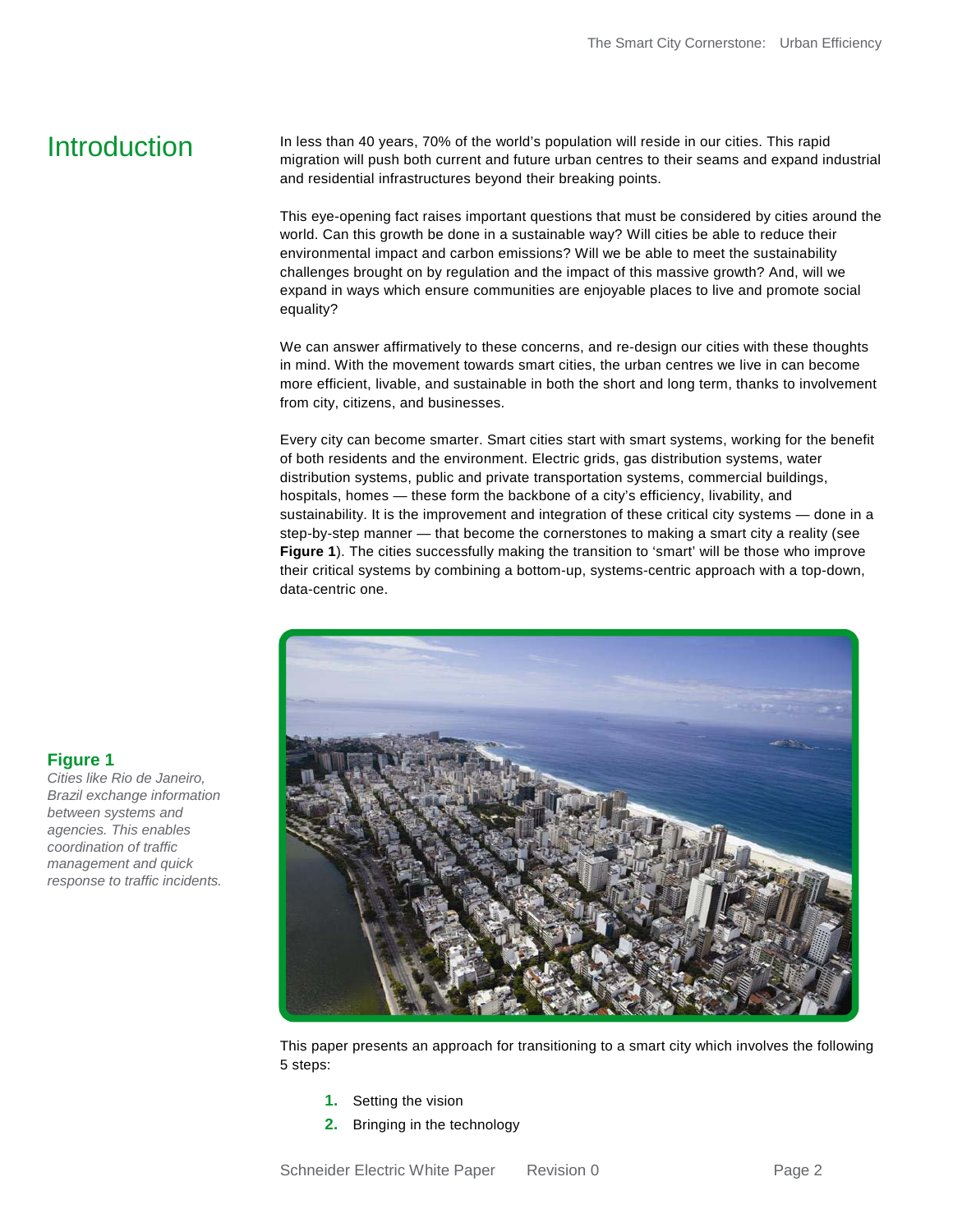- **3.** Working on the integration
- **4.** Adding innovation
- **5.** Driving collaboration

With this approach to each critical domain of a city, obstacles to a more intelligent infrastructure can be solved, and smart cities can move from a distant dream to an accessible reality.

Cities are our fundamental building blocks. Throughout history, they have served as centres of innovation, advancement, civilization, and as facilitators of the social interaction necessary for the progress of humankind. It is only fitting that the next evolution of how we live, work, play, and interact is emerging within our cities.

Although they make up just 2% of our world's surface, cities hold half of the global population, consume 75% of our energy resources, and emit 80% of the carbon that is harming our environment. Countries are recognizing that blind resource consumption is no longer a viable option for economic and societal growth. Emissions from buildings and activities of cities have placed them at the top of the priority list for nations aiming to keep their geographies clean, healthy, and livable for generations to come. As an example, the European Union through the European Smart Cities and Communities Initiative — has targeted emissions reductions in cities as critical to its goal of reducing overall energy use by 20% by 2020, and to the development of a low carbon economy by 2050.

But the challenges to meeting those goals will only grow. By 2050, cities will house an astounding 70% of our population, necessitating expansion and infrastructure (see **Figure 2**). To accommodate this boom, in the next 40 years we must build out the same amount of urban capacity our ancestors took 4,000 years to create.



### Some background

#### **Figure 2**

*By 2050, cities will be home to an astounding 70% of our population, necessitating more urban infrastructure.*

*Source: World-Population-1800-2100.svg - Wikipedia, the free encyclopedia*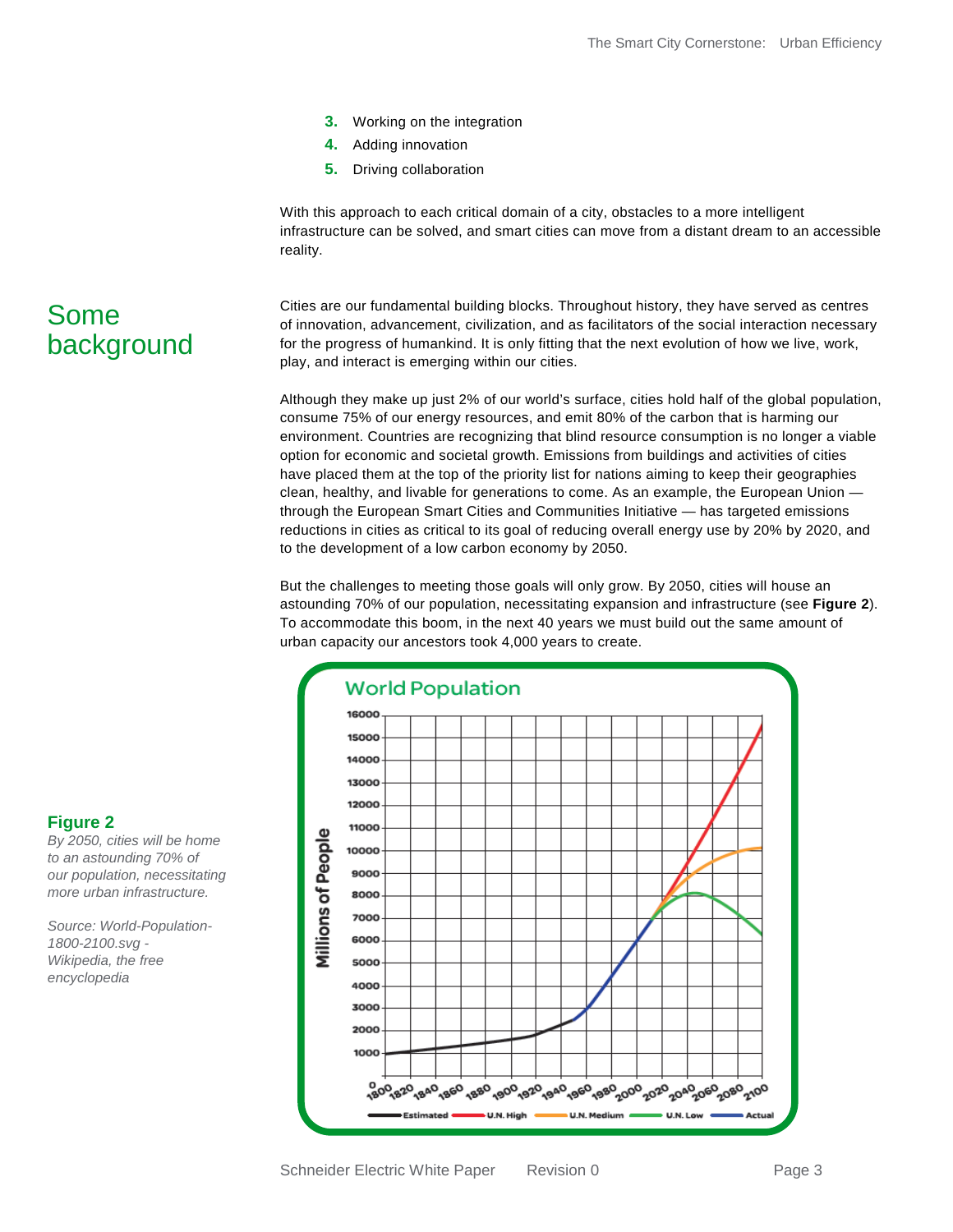Urban infrastructures will need to better meet the challenges of city environments: energy and water scarcity; pollution and emissions; traffic congestion; crime; waste disposal; and safety risks from ageing infrastructures. The increased mobility of our societies has created intense competition between cities: for investment, for talent, and for jobs. To attract the most promising residents, companies, and organizations, as well as promote a thriving culture, cities must achieve three critical traits: become more efficient, more livable, and more sustainable.

The changes needed to make this happen in our cities can only take place at their core: a city's systems. Spending on these changes should total \$108 billion by 2020, according to Pike Research, and will continue to trend upwards, putting massive pressure on city budgets. Just as a house will not stand with a weak foundation, the backbone formed by the traffic, energy, building, and water systems of a metropolis are vital to its longevity and success.

#### **Technologies are available today**

Smart cities need not be thought of as cities of the future. They can be the cities of the present. By the end of the current decade, many technologies critical to a smart city, including monitoring and sensor technologies, intelligent traffic systems, and energy management systems for buildings, will be deployed on every continent. And while no single solution defines a smart city, the technologies being put in place today are pieces of the smart city puzzle.

While the challenges are many, the benefits are significant. Going beyond the obvious environmental benefits, the improvement of systems can contribute to social equality through universal access to a city's public services. They save lives by allowing for more immediate access to emergency services. They make cities more resilient in times of crisis, allow cities to prepare for hazards, and help to restore city services from disruption in the wake of one. They create new economic zones that drive growth and prosperity.

Such improvements are not exclusive to modern and wealthy communities. Via realistic, measurable timetables and financial vehicles, almost any city can achieve a more intelligent infrastructure. By honing in on solutions that focus on their most acute pain points and taking a step-by-step, system-based approach, cities can implement strategies that deliver the immediate, visible, and measurable results they need and that their constituents deserve.

### What is a smart city?

*"Via realistic, measurable timetables and financial vehicles, almost any city can achieve a more intelligent infrastructure."*

> The most effective definition of a smart city is a community that is efficient, liveable, and sustainable— and these three elements go hand-in-hand.

Traditionally, the water, gas, electricity, transportation, emergency response, buildings, hospitals, and public services systems of a city are separate and operate in silos independent of each other. A truly efficient city requires not only that the performance of each system is optimized, but also that these systems are managed in an integrated way to better prioritize investment and maximize value.

An efficient city also starts a community on the path to become competitive for talent, investment, and jobs by becoming more liveable. A city must work to become a pleasant place to live, work, and play. It must appeal to residents, commuters, and visitors alike. It must be socially inclusive, creating opportunities for all of its residents. It must provide innovative, meaningful services to its constituents. Liveability plays a critical role in building the talent pool, the housing market, and providing cultural events which can bring memorable experiences, international attention, and investment to the community.

A sustainable community is one which reduces the environmental consequences of urban life and is often an output of efforts to make the city more efficient and liveable. Cities are the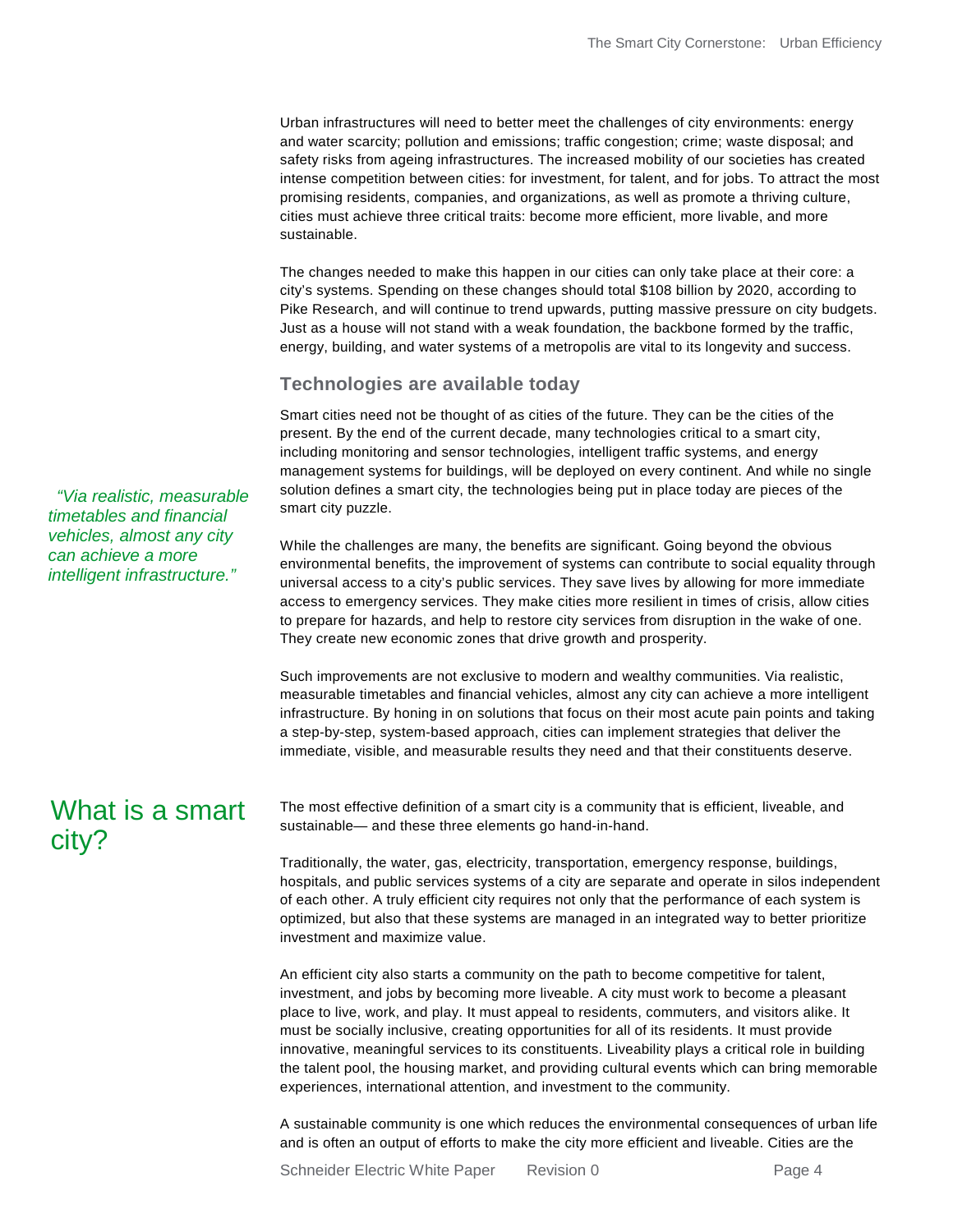largest contributors of carbon emissions; the highways, public spaces, and buildings we rely on to live, work, and play emit the bulk of each city's emissions (see **Figure 3**). Implementing efficient, cleaner, and sustainable operations in all of these areas are critical to minimizing a city's environmental footprint. Cities must also look at other methods of achieving sustainability, including resource efficiency, regenerating aging districts, ensuring robustness of systems, and incorporating design and planning in harmony with its natural ecosystem, as opposed to simply living in it.



**Figure 3** *Highways, public spaces, and buildings emit the bulk of each city's emissions.*

## Challenges & opportunities

The need for smart cities is evident in emerging and established economies, with each bringing unique challenges and opportunities.

Emerging economies, such as China and Brazil, have immediate needs to develop smarter cities, as their exponentially growing populations have the most pressing short term needs, including flood preparedness, prevention of blackouts, traffic congestion, crowding, and logistical difficulties which accompany fast-paced urbanization — while competing for global attention. In some cases, new cities or districts are literally being built from the ground up, allowing smart city infrastructure to be developed into the first iteration.

Mature economies in Western Europe, the United States, and Japan see similar opportunities, but in many cases different challenges. These regions boast highly engaged citizens, sophisticated and multi-layered government, and deep access to investment and technology innovation. Yet their decades-old systems are aging and deteriorating, rarely sharing information, and often operating under the responsibility of different departments or public jurisdictions. In the face of rapidly industrializing new economies, these older and established bellwethers are finding the need to compete fiercely on the world stage for talent and investments.

While there are clear opportunities in both emerging and established markets, there are also clear challenges. Many communities, especially in today's global financial crisis, find themselves cash-strapped, with little budget for proactive improvements. This makes financing any project a challenge — yet smart city solutions actually reduce costs by eliminating or reducing the need to invest in new infrastructure capacity.

If financing and budgets are approved, project leads often find themselves left with the daunting task of managing a complex value chain, comprised of several departments, as well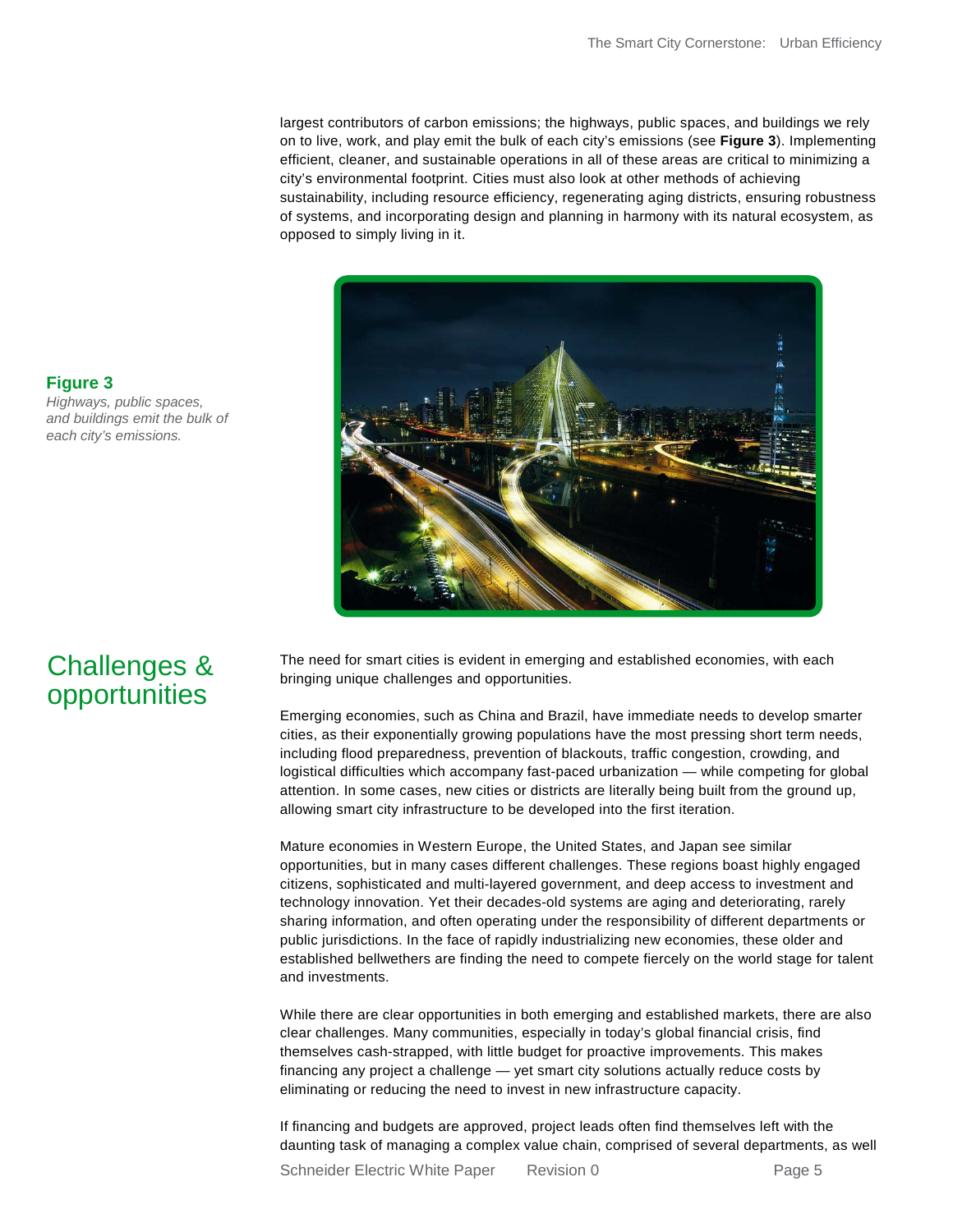as global and local players who have differing sets of understanding and expertise. Navigating this chain effectively For example, a city struggling with traffic congestion might see a need for a massive highway project. But to build public support the city could choose an interim step of deploying traffic management technologies to its existing vehicle infrastructure.

The traditionally traffic-choked city of Mumbai, India is one example. Mumbai deployed realtime, adaptive traffic control systems from Schneider Electric to optimize traffic at 253 crossings. A central traffic management control centre supervises and reacts to traffic disruptions.

The result has been a 12% reduction in average traffic time in the city, along with an 85% reduction in energy usage from the city's traffic lights. Cost savings combined with quality of life improvements made this smart city programme a success for the citizens of Mumbai.

#### There are several triggers that can set cities on the path to becoming smart. A city may become host to a demonstration project, in which one or a few companies test their most innovative solutions. Examples of this include digital innovation projects being tested in New Songdo City, South Korea; as well as the implementation of smart grid-ready district in Issyles-Moulineaux, France (see **Figure 4**).

Or, a city could host a major international event, such as the Olympics or the World Cup. When a city is selected as the host for such an event, it often does so with the intent to use the event as a trigger for investment in new infrastructure, to regenerate some of its aging and/or underserved districts, as well as improve its aesthetic appeal and bring the eyes of the world — all at the same time.



The most available path to a smart city, however, is when a community takes it upon itself to define its sustainability vision and then lays out the roadmap needed to get there. Making sure this vision and path are well thought-out is one of the most critical tasks in the process, and most cities need support to develop their roadmap to becoming smart. Cities have

**Figure 4** *Issy-les-Moulineaux, France is an example of a smart grid-ready district* 

How does a

smart city "happen"?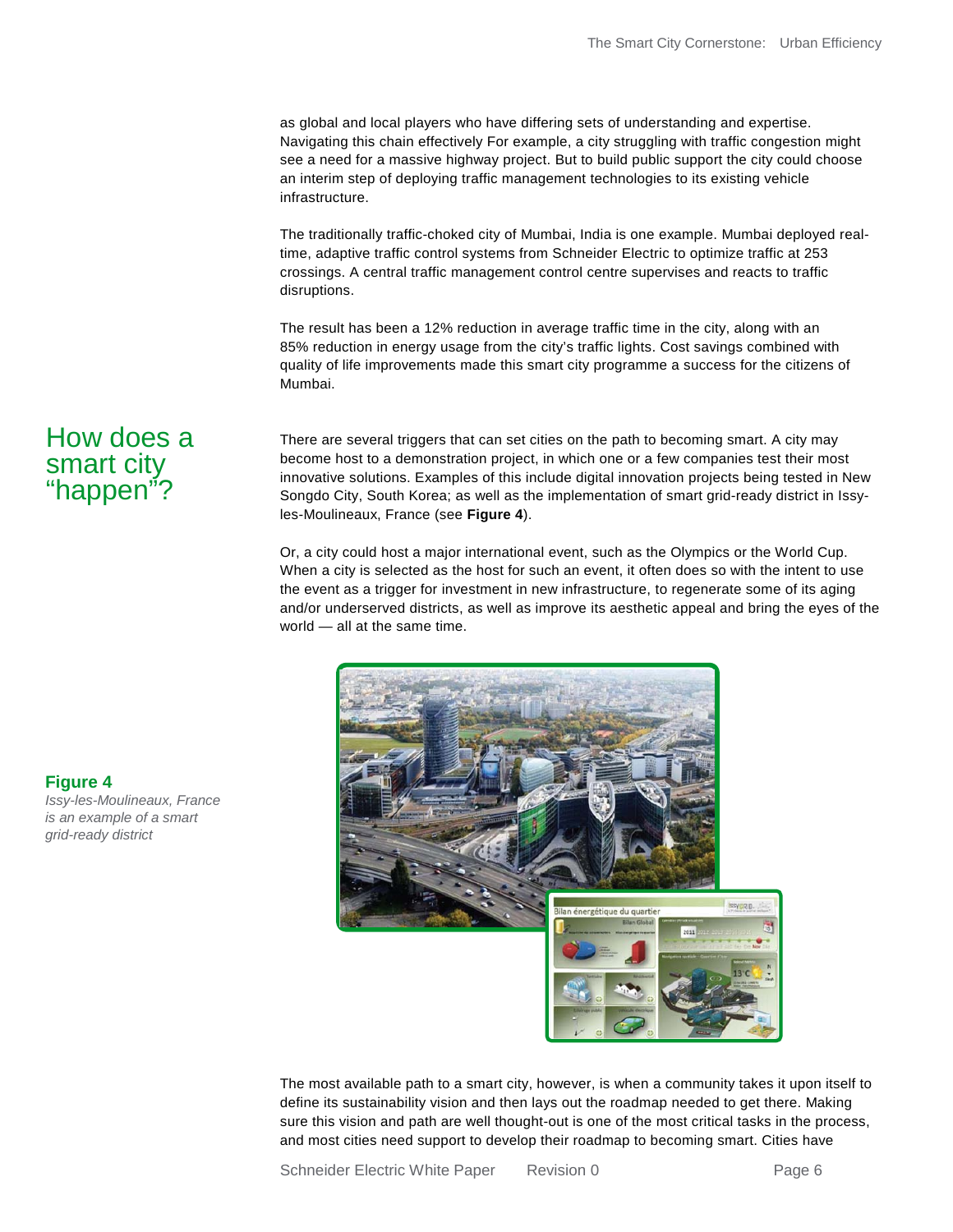dramatically varying geographies, populations, natural resources, and individually unique pain points. So a smart city vision must be tailored to the unique needs, challenges, opportunities and resources of each city.

With a vision in place, city officials should start by improving existing operating systems, such as electricity, water, transportation, and gas. A combination of connected hardware, software, and metering facilitates integration and collaboration between systems and networks. This allows a city's infrastructure to create a critical mass of data that allows for continuous improvement of the systems themselves.

Achieving this integration does more than just improve operations. Improving and connecting systems delivers a tremendous volume of information which can be analyzed by intelligent software systems. This data analysis will allow cities to develop actionable information that can be used to deliver better, more effective, and efficient public services.

Finally, all communities must involve each of their most important stakeholders, including government officials, citizens, and the private sector, in the process — or face tremendously difficult obstacles in making its vision a reality. No single company or organization can build a smart city alone. Each city deserves the best in class players on both a local and global level — from the technologies installed, to the planning and maintenance.

Schneider Electric has implemented more than 200 smart city projects around the globe. We have helped cities move toward their long-term sustainability goals by improving their existing infrastructure and driving efficiency throughout a city's operations.

Cities can benefit from up to 30% energy savings and up to a 20% reduction in water losses. Up to 30% reduction in street crime from CCTV security cameras can be delivered. Travel time and traffic delays can be reduced by up to 20%. Other major nonenvironmental benefits include improved safety and higher quality of life, which in turn drives job creation and increases the talent pool, leading to higher tax revenue.

But the benefits go beyond statistics. A recent study in the UK showed that ambulance response times to heart attack victims played a critical role in survival. Reducing the response time from the current standard of 14 minutes to five minutes doubled the chances of survival for the heart attack victim. In most urban environments today, congestion prevents five minute response imes. But smart cities have the potential to make it possible, saving tens of thousands of lives every year.

#### The Schneider Electric bottom-up, system-oriented approach encompasses five steps to a smart city:



A practical approach

to smart cities

Schneider Electric White Paper Revision 0 Page 7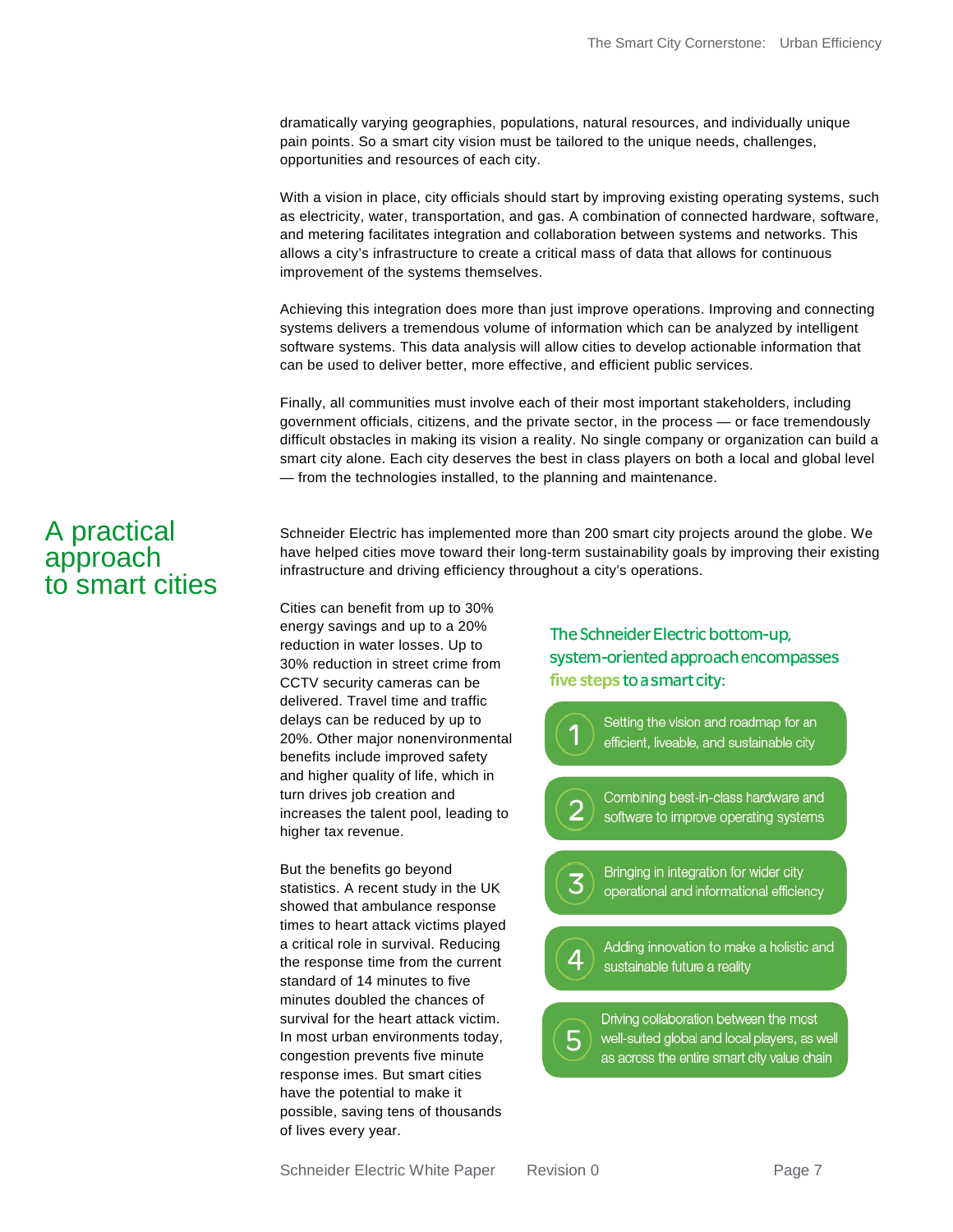#### Step 1: Vision and roadmap

#### **The drive for a smart city begins with setting the vision**

This vision should highlight the goals of the city for the long-term: where the city wants to be in 5 – 10 years in terms of efficiency, sustainability, and competitiveness.

The next step in building a smart city is to create a pragmatic, step-by-step plan to create value over the long-term. The plan should address the most immediate pain points and opportunities first, building momentum and civic confidence in the overall vision. The plan should implement a series of initiatives over several years, with each initiative building on the others.

In the past, cities typically implemented initiatives in a siloed fashion. Each agency would pursue its own plans, not tapping potential for integration, or holistic management of initiatives. As a result, most deployments have served to improve individual city systems but missed opportunities to create value through more comprehensive, integrated improvements to city infrastructure.

One of the most important elements of setting an effective, achievable plan for a smart city is to make that an inclusive, collaborative process. A smart city can't be created by decree. It requires participation, input, and ideas from a wide range of stakeholders in the city. Public governance is naturally critical, but participation from the private sector and the citizens of the community are equally important. Incorporating the ideas and thinking of citizens helps to identify potential problems while also helping to ensure support and participation in the efficiency initiatives. Where appropriate, involving the local university community brings energy, ideas, and support. And naturally, the city will need partners to help set the vision and ensure that it meets the objectives of efficiency, liveability, and sustainability.

Once a long-term plan is put in place, the city can begin to implement the roadmap stepbystep, leveraging innovative solutions deployed in partnership with business to optimize city infrastructure and become more efficient.

One city with a highly ambitious vision is Masdar City, an intelligent community project in Abu Dhabi within the United Arab Emirates. The city's goal is to create a commercially viable, sustainable community providing the highest quality of life, with the lowest environmental footprint. Its development relies heavily on the ability of the public sector and private companies to work together, ultimately aiming to rely entirely on solar and renewable energy, with a zero-carbon, zero-waste ecology. Upon its completion, timed to fall between 2025 and 2030, Masdar City will serve as home to an international community of 70,000 people.

Schneider Electric, using its systems-oriented approach, has played a significant role in helping Masdar City realize its vision via the improvement of its networks. As a key designer of the Masdar Institute of Science and Technology, the first tenant in the city's clean tech hub, Schneider Electric implemented a fully integrated smart buildings and power anagement systems, which links over 100 sub-systems throughout the facility's six multiuse buildings, spanning 70,000 square metres.

The success of the system led to the expanded role of Schneider Electric in the greater smart city vision of Abu Dhabi. As the key manager of the Demand Side Energy Management project, Schneider Electric is leading the charge to reduce energy and water consumption in a 71 multi-use building district within Abu Dhabi by 30%. In addition to these benefits, the project dovetails into long-term goals by improving residential quality of life, driving behavioural change to promote, take advantage of, and appreciate a more intelligent infrastructure in the long term.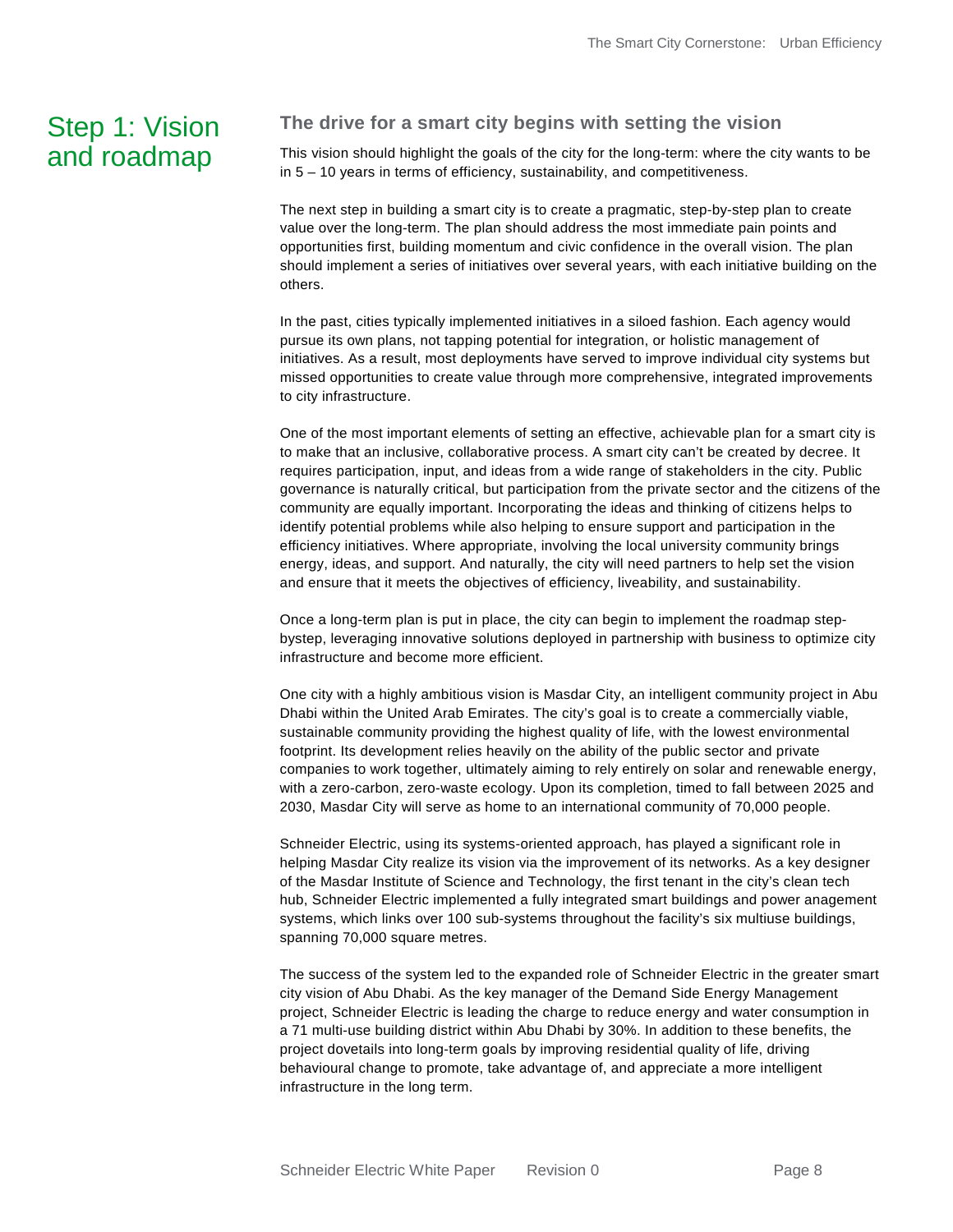### Step 2: Bringing in the right technology

When developing a smart city roadmap, the sheer number of technologies and solutions available today can be overwhelming. This makes honing in on the most acute pain points vital, and cities will often find that solving one pain point opens up opportunities for improvements in other areas of the city's infrastructure.

If a city faces water availability or disruption issues, implementing Supervisory Control And Data Acquisition (SCADA) systems to manage water flow can bring 30% savings on the energy used to manage the water systems, 20% reduction in water loss, and 20% reduction in water outage. A recent project to bring energy effi ciency to four water treatment plants in Beijing, China delivered a remarkable 52% reduction in energy usage, allowing the project to pay for itself in less than 18 months, and create long-term cost savings that can be applied to other smart city initiatives. Another programme at Europe's largest water treatment plant in Budapest, Hungary allowed for the effective treatment of 95% of wastewater — up from 54% before the project. The results of these smart city initiatives save money, but just as important, they help to ensure the availability of water for years to come.



Another example comes in traffic management— one of the largest obstacles for most cities. Congestion is an issue in almost every major metropolitan area. Solutions exist today to improve and optimize flow, manage traffic to cut down on clogged and bottle-necked highways, and boost usage of electric vehicles to reduce pollution. These solutions, working in cities like Mumbai and Rio de Janeiro, exchange information between systems and agencies to coordinate traffic management and quickly respond to incidents.

Whether for water, traffic, or other domains —because these solutions also include a suite of analytics, business intelligence, and decision support capabilities — cities are able to capture actionable intelligence that identifies potential issues before they occur and make more informed decisions.

The ability to identify these pain points within cities, deploy integrated and scalable solutions with immediate results, and then leverage those results into other smart city initiatives, requires strong technical and process expertise. This acumen, which relies on a deep understanding of each system and experience in its underlying processes, is necessary to design solutions effective in both short-term goals and in long-term vision (see **Figure 5**).

#### **Figure 5**

*Smart City services and solutions cover a broad range and can be deployed in a modular fashion*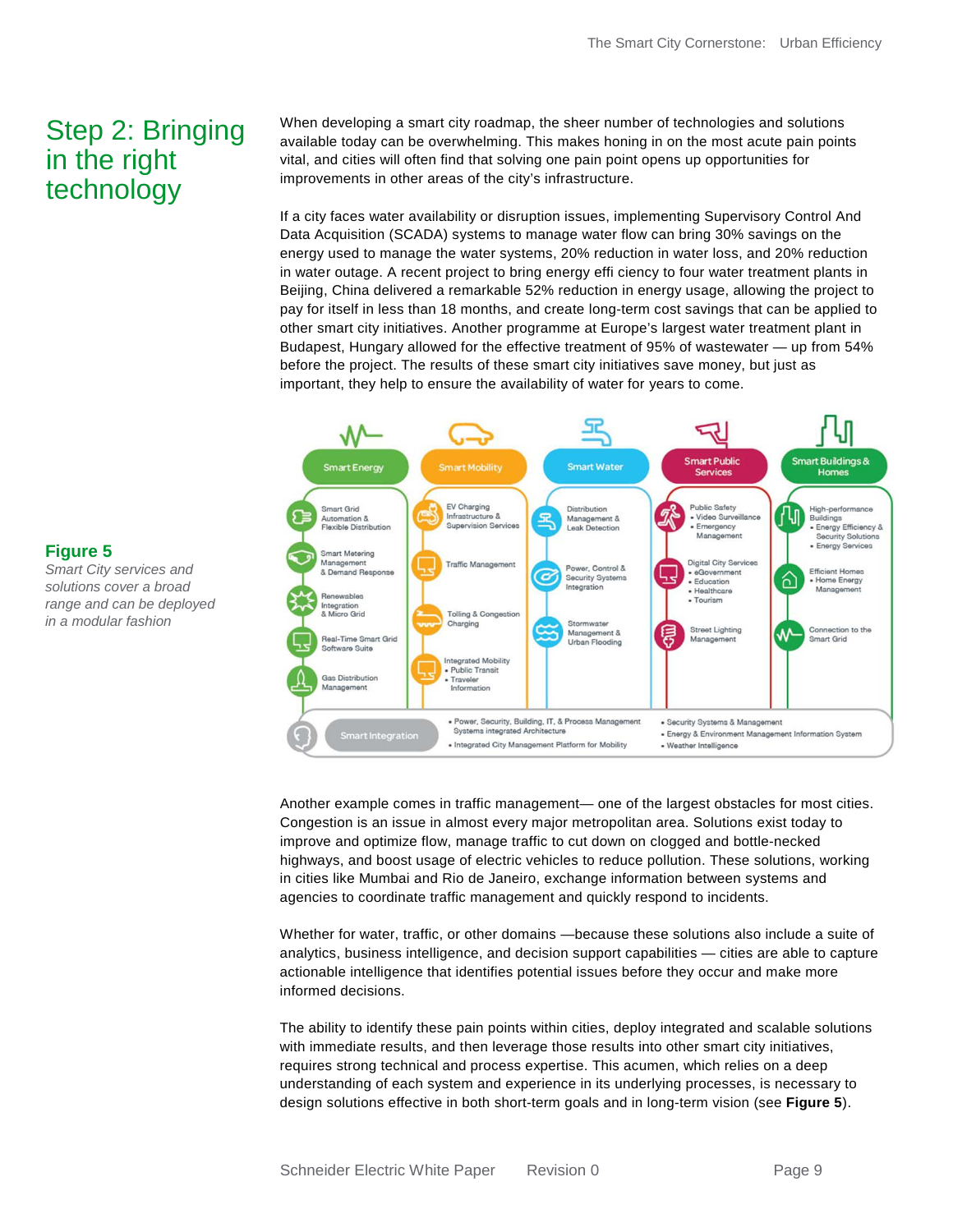### Step 3: Integration

The use of information integration to create a smart city follows an evolutionary process as a city becomes more advanced in using technology to manage infrastructure.

The key first step in the process is deployment of sensors throughout city infrastructure to collect raw data, which is then transmitted through communications networks, either wireline or wireless. Once the data is collected and available, real-time systems can use the data to automate management of city infrastructure, resulting in significant performance and cost advantages.

Integration of isolated systems and sharing of data yields further performance benefits through coordinated actions and holistic management of the city as a system-of-systems (see **Figure 6**). Once all of these factors are in place, cities can further leverage them to create value by applying advanced analytics tools to support optimization, as well as provide data back to city residents through public services which improve their daily lives in the city.

By measuring performance of city infrastructure systems, the government can identify problem areas and track the effectiveness of solutions in achieving the city's long-term goals. Recent advances in technology have greatly improved the ability to gather tremendous amounts of data about city infrastructure:

- Pervasive sensors enable cities to collect measurement data about energy, water, transportation, and buildings systems in real-time.
- Low-cost communications and new communications protocols greatly simplify and reduce the cost of gathering data collected by sensors. Protocols such as Zigbee® and Bluetooth®, growth in Machine-to-Machine (M2M) networks, as well as continued improvement in wireless and wire line communications technologies, enable cities to affordably collect data from widely distributed networks of sensors.
- Real-time management systems automate the control of infrastructure systems, improving the efficiency of infrastructure by optimizing performance.
- Advanced analytics make use of the large amount of raw data collected and translate it into actionable intelligence, which a city can use to improve the performance of infrastructure.

| <b>TELVENT</b>                                                                                             | You have 19 pending alarms or alerts X   Connected as: sysadmin (ICM)   Logout X                                      |
|------------------------------------------------------------------------------------------------------------|-----------------------------------------------------------------------------------------------------------------------|
| <b>SmartMobility ICM</b>                                                                                   | TELVENT-ICM<br><b>Sales</b><br>Events<br>EЮ<br>1.1.6 849                                                              |
| Events<br>Incident in Diagonal Avenue                                                                      | <b>ARCHITECTS</b>                                                                                                     |
|                                                                                                            | MM 3. 1. 3 口目示止<br>-<br>Jack E ARR T                                                                                  |
| <sup>200</sup> Traffic event view<br>+ Back to table<br>$\sim$ $\Omega$                                    | -<br>-<br>$-$                                                                                                         |
| Incident: 6 - open (resolved)<br>Options                                                                   |                                                                                                                       |
| A Alarma<br>Main info.<br>Actions log<br>Action plan<br>Contacts.<br>Cameras<br>Scenarios<br>Valividrera : | $\sim$<br>×<br><b>Telephone</b><br>La Rabassada<br>$\sim$<br>$\sim$<br><b>Septime</b><br><b>WARD, CAROLINE</b><br>$-$ |
| Tibidabo i<br>Description<br>les Plans                                                                     | able carrier present and colour and other                                                                             |
| Incident in Carrer Aragó<br>dividrera.                                                                     | <b>LOAN FOR</b><br><b>SECURITY</b><br><b>ALC: ANN</b>                                                                 |
| Reported by                                                                                                | <b>SCORE</b><br><b>Window</b><br>Linean<br>mini<br><b>STERNAM</b><br><b>HOMES</b><br><b>Contract Services</b>         |
| Organization: ICM<br>Scope: All Agencies<br>Source: 3                                                      | <b>HISTORICA</b><br><b>Lames</b><br>m<br>---<br><b>LIS Model</b><br>m<br>$-1$<br>L. Banker                            |
| What?                                                                                                      |                                                                                                                       |
| Involved vehicles: 0<br>Involved people: 0                                                                 | <b>Charg</b><br>Pobleno<br>Tornes                                                                                     |
| <b>Event subtypes:</b><br>Parr                                                                             |                                                                                                                       |
| ri'se<br>Where?                                                                                            | San Eervasi<br><b>Stivany</b>                                                                                         |
| Route:                                                                                                     | a de                                                                                                                  |
| From:                                                                                                      |                                                                                                                       |
| When?                                                                                                      | les this                                                                                                              |
| Duration:<br>From: 06/21/11 10:05 AM<br>la Mate                                                            | <b>La/Sarpeloneta</b><br>Raval<br>el Gotic                                                                            |
| Sant Rams<br><b>How it affects?</b>                                                                        | Sarra                                                                                                                 |
| Of: 1 total lanes<br>with Status: unknown<br>Lanes: 1<br>Lane: unknown                                     | Santa-Badai                                                                                                           |
| Alt.Delay: 5 min<br>Delay: 5 min<br>Alternative:<br>Impact: None                                           | <b>Latila</b>                                                                                                         |
|                                                                                                            | Ja Boro<br>os Sant Agria<br><b>Def</b>                                                                                |
|                                                                                                            | Barcelona                                                                                                             |
|                                                                                                            | Parc del Mea<br>L'Hospitale<br>del Misita<br>de Llobrega                                                              |
|                                                                                                            | la Marina<br>Datos de mapa 020/<br>Google, Tele 40as                                                                  |
|                                                                                                            |                                                                                                                       |

The city of Rio de Janeiro is a classic case study in the impact of data and system integration to push toward a smart city vision. Eleven different control centres manage the city's critical

*An Integrated City Management (ICM) platform integrates multi-modal transportation systems, shares information between agencies, and facilitates management decision support.*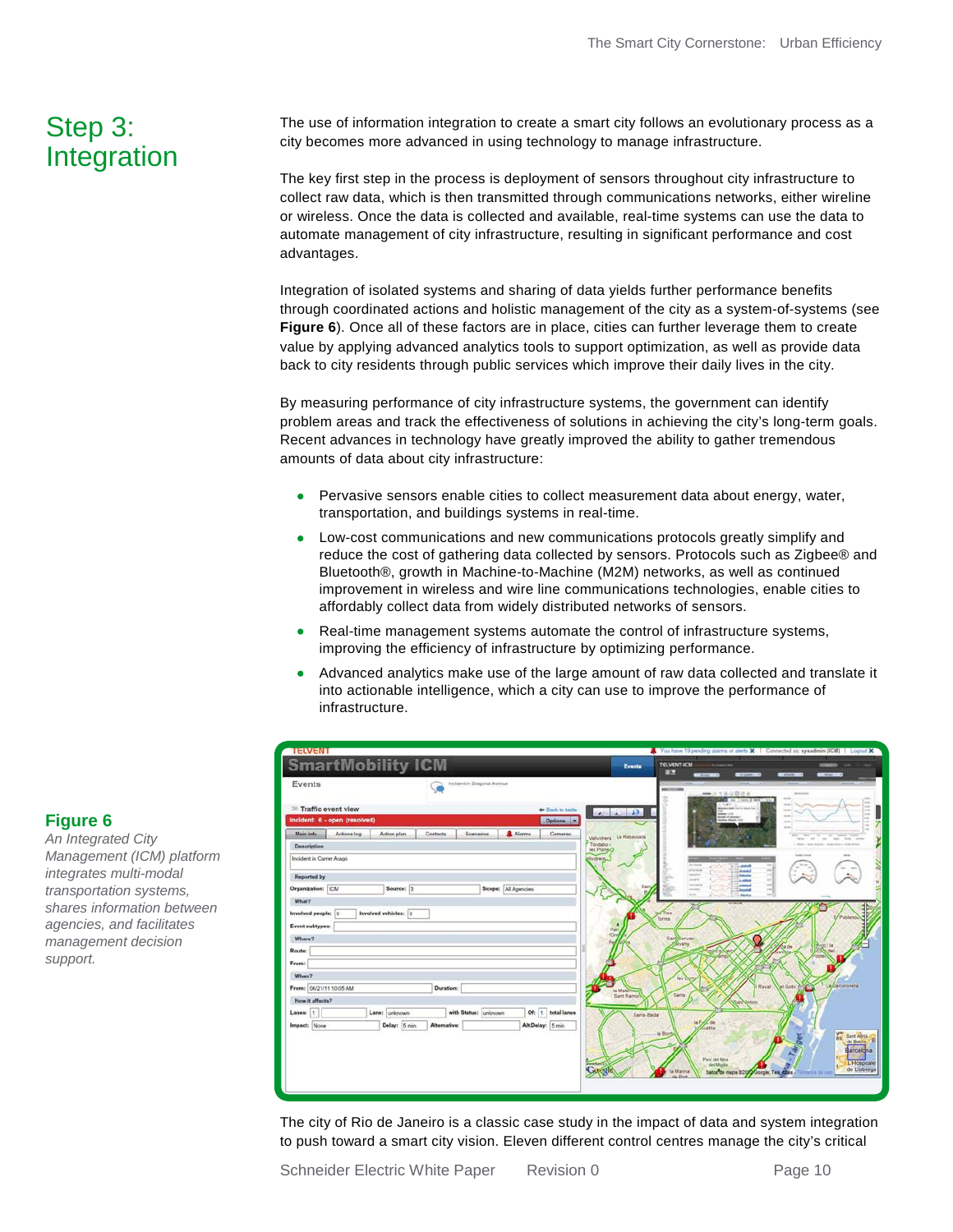infrastructure: electricity, water, oil, gas, public transportation, and urban traffic, air quality, and airports.

Focusing on pain points within these functions, the city implemented a SCADA system to improve the efficiency of its water distribution; a management system to better optimize its electric grid; a CCTV surveillance system to improve community safety; and a traffic management system. Alone, these deployments delivered significant benefits to each of their respective systems. But Rio de Janeiro's longer-term vision was to realize the benefits of system integration. The city's Intelligent Operations Centre (IOC) forms an advanced level of intelligence, allowing a holistic view of all city systems and the opportunity for continuous improvement based on data analysis. Today, over 50% of the IOC's total city data is provided by Schneider Electric systems.

### Step 4: Tapping innovation

In the wake of collapsing financial markets and uncertain revenue streams, it is no surprise that many cities today find themselves short of cash. The revenue they do have must first be allocated to essential operations and staff, and there is often little left over for upgrades, retrofits, and other improvement measures.

But a large up-front investment is not a requisite for a smarter city. The most progressive smart city players are tapping innovative financial and business models to make efficient infrastructure a reality despite limited capital.

One of the most effective strategies is the use of energy saving performance contracts (ESPCs), which in many countries make possible the funding of smart city projects from the cost savings those projects generate.



ESPCs tap into the financial flexibility of the private sector to pay for energy, saving capital upgrades in government and private commercial buildings with the energy savings realized after project implementation. The initial capital investment is provided by the financial community and the actual services are delivered by companies such as Schneider Electric, or

### **Figure 7**

*Weather Intelligence Services cam provide data that helps improve the efficiency of a city's electricity distribution, transportation, and public safety.*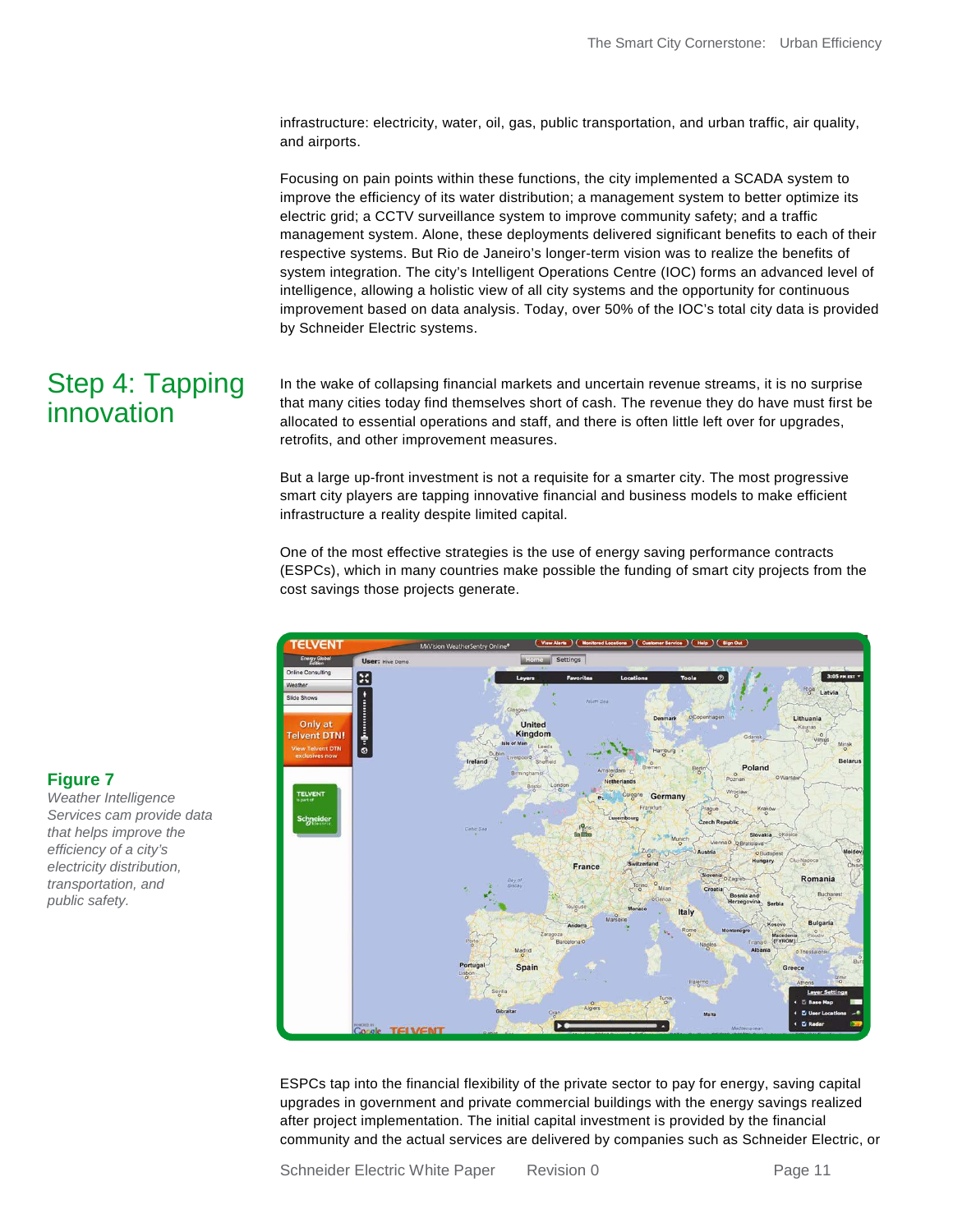Energy Services Companies (ESCOs). The financier is paid back out of the accrued energy savings, with the ESCO guaranteeing a certain level of savings or performance. If the performance standards are not met, the ESCO is responsible for paying back the loan — not the taxpayer. Most importantly, the city and its residents receive the benefits of having highly efficient, modern systems that fulfil elements of a smart cities vision.

This simple and effective strategy has been successful in many regions, such as in the City of Houston. There, Schneider Electric leveraged an ESPC to perform energy efficiency retrofits on 40 municipal buildings — infrastructure upgrades that not only decreased the city's emissions and boosted its sustainability rating, but also saved the city \$3 million annually in energy and water costs.

At the University of North Texas in Denton, Texas, Schneider Electric leveraged this financial model again to spur the creation of smart, sustainable buildings on the school's campus, saving the university over \$14.6 million and reducing its energy consumption by 14%.

Smart city solution providers can also help cities to develop and implement other innovative business models to generate needed improvement capital. This could include creating additional streams of revenue realized as a fringe benefit of improving and collaborating disparate public systems.

Advances in data analysis have enabled the mountains of data emerging from connecting city systems to be turned into actionable information — and ultimately, revenue for cash strapped cities. For example, a smart city would implement traffic management and monitoring systems that provide real-time traffic data — for automotive, public transportation, and even pedestrian traffic. The data these systems capture could then be sold to private businesses who seek to understand traffic patterns to make decisions around new business development, appropriate staffing levels for their businesses, and a host of other uses. The smart city puts its data to work, for the benefit of the city, private businesses, and the local economy as a whole.

### Step 5: Driving collaboration

Just as a city is the sum of its parts, the effective development and execution of a smart city roadmap requires collaboration from all stakeholders. Each unique smart city plan and roadmap requires collaboration with companies like Schneider Electric, global technology providers, and local organizations best suited for the specific system improvements needed. The smart cities emerging strongest will be those whose solution partners cast aside industry competitiveness and political differences to bring the most comprehensive and best solutions together.

This means sharing information across city departments, to break down silos; and involving global leaders, with world-class capabilities, as well as local providers and stakeholders, who know their cities the best. Success will come from combining public governance, people ownership and business collaboration, driving communication between these groups by giving each of them a true stake in the smart city built out of their community.

Multi-sector, multi-company business collaboration can bring innovative ideas to smart city projects. The participation of Schneider Electric with other major global players in the World Business Council for Sustainable Development's Urban Infrastructure Initiative is one such example. Bringing together 15 global industry leaders from all sectors<sup>\*</sup>, this program offers their combined expertise to cities around the world, including: Turku, Finland; Tilburg, Netherlands; three cities in Gujarat, India; Guadalajara, Mexico; Kobe, Japan; and Yixing, China.

The continuing digitization of our world, and its consequential need for a large and energy intensive IT infrastructure, has brought the convergence of the energy and technology